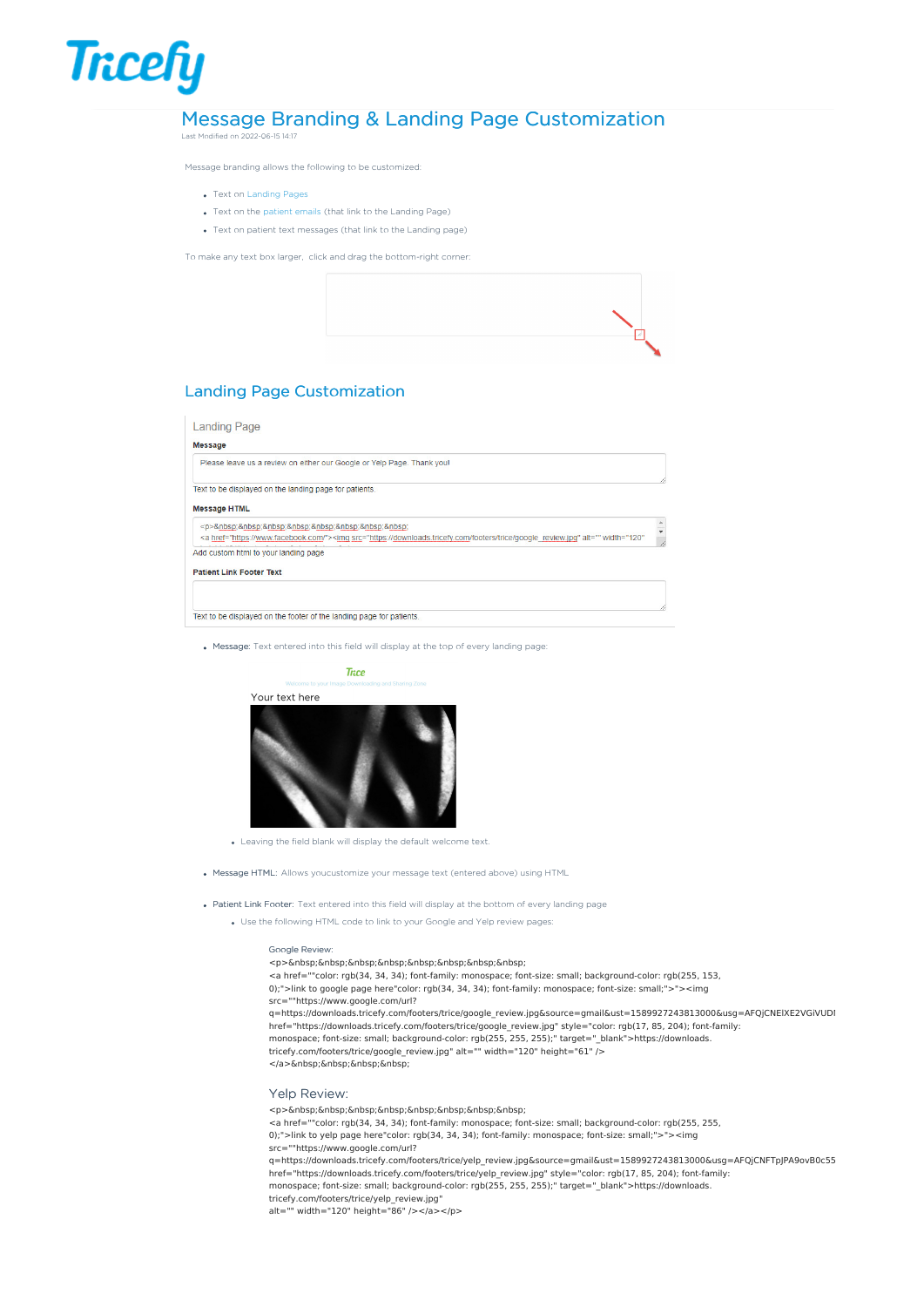

# Patient Link Email

| <b>Patient Link Email</b>                                |  |  |  |  |
|----------------------------------------------------------|--|--|--|--|
| <b>Email Message</b>                                     |  |  |  |  |
|                                                          |  |  |  |  |
| Add a message to the beginning of the Patient Link Email |  |  |  |  |
|                                                          |  |  |  |  |
| <b>Fully Customizable Email</b>                          |  |  |  |  |

Email Message: Text entered into this field will display in patient emails above the instructions:

# **Trice**

# Your text here

| Welcome to Tricefy                                                                                                                                                                                                                                                                                                                                              |
|-----------------------------------------------------------------------------------------------------------------------------------------------------------------------------------------------------------------------------------------------------------------------------------------------------------------------------------------------------------------|
| The online platform for sharing and distributing medical imaging                                                                                                                                                                                                                                                                                                |
| Wilson Demo Account has posted images available for viewing and download.                                                                                                                                                                                                                                                                                       |
| To access images:                                                                                                                                                                                                                                                                                                                                               |
| 1. Access the following link: https://tricefy4.com/links/50ddb7b0d5f2c71e<br>2. Download individual image(s) by clicking or tapping on them. Or select<br>Download all (.zip).<br>3. It is recommended to use downloaded images when sharing on social media<br>because this link will expire in 30 days. When this occurs, images are no<br>longer accessible. |
| Images will be permanently deleted by the clinic after 30 days. Any direct postings to<br>Facebook and Twitter will also be removed. To prevent this, download the images first<br>and post them using the social media application.                                                                                                                            |
| Patients are responsible for the security and distribution of their personal images.<br>Images are not intended for medical purposes. Please refer to the clinic for questions<br>and concerns regarding images.                                                                                                                                                |
| Delete code: d1b0                                                                                                                                                                                                                                                                                                                                               |
| If the link expires before you are able to download your images, contact your doctor to<br>request a new link.                                                                                                                                                                                                                                                  |
|                                                                                                                                                                                                                                                                                                                                                                 |

Fully Customizable Email: Selecting this option displays a second window for creating a fully customized email using HTML:

| <b>Custom HTML Email</b>                                                                                             |
|----------------------------------------------------------------------------------------------------------------------|
| For a fully customized email, enter content below. This will override the default email.                             |
|                                                                                                                      |
|                                                                                                                      |
|                                                                                                                      |
| Add a jurit where you want the url to be inserted. Add (delete) code: where you want the delete code to be inserted. |

- Type :url: to designate the placement of the patient's link to their landing page
- Type :delete\_code: to designate the placement of delete code (when applicable)

# SMS Customization

### Sms Header

#### **Patient Link SMS Message**

Tricefy Demo Account has posted images, which will be automatically deleted in 30 days. :url: Delete code: abcd

Max length 110 chars. Add a :url:, :delete\_code: and/or :exp: where you want the url, delete code or expiration date, respectively, to be inserted. The url and delete code will be appended otherwise.

Text entered into the SMS message box will replace the default text message when sending patient links via SMS. Leave this field blank to keep the default message.

- Type :url: to designate the placement of the patient's link to their landing page
- Type : delete\_code: to designate the placement of delete code (when applicable)

Please be aware that some regions require companies to register text messages to avoid spam filtering. Deviating from the SMS template in these regions may result in delivery issues. Currently, these regions include Norway, Finland, Indonesia, Thailand, India UAE, Saudi Arabia, and Turkey.

# Social Media Icons

## **Social Media Buttons**

## P Facebook

Provide Facebook button for posting images on Facebook

### ■ Twitter

Provide Twitter button for posting images on Twitter

- Facebook: When this box is checked, a Facebook icon will be available on the top of all landing pages
- Twitter: When this box is checked, a Twitter icon will be available on the top of all landing pages
	- Uncheck the boxes to remove these icons